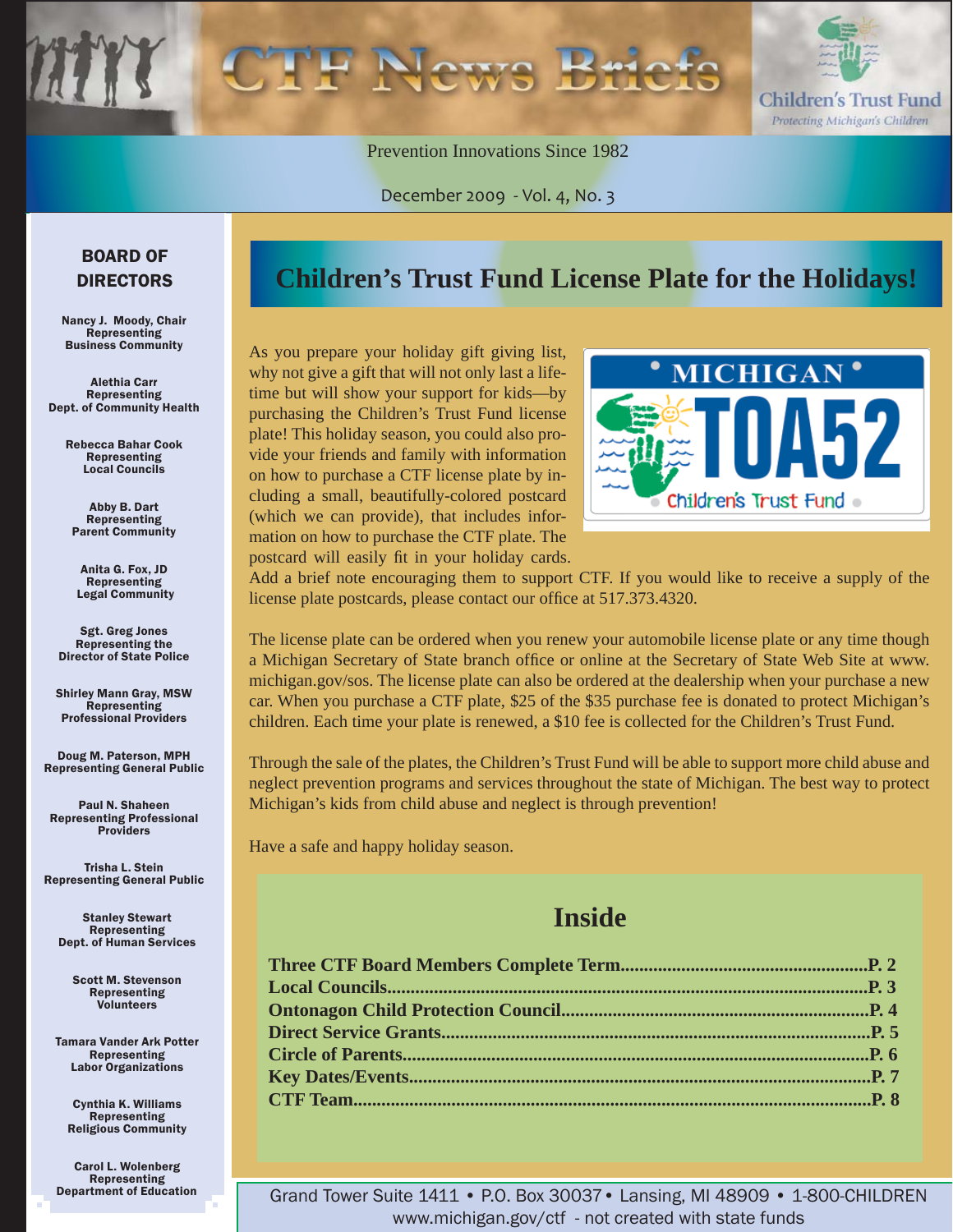### <span id="page-1-0"></span>**Three CTF Board Members Complete Term**

The Children's Trust Fund wishes to recognize the valuable service of three board members who complete their second and final term of service this month. Rebecca Bahar-Cook, Anita Fox, and Nancy Moody were appointed by Governor Jennifer Granholm in March 2004 and were reappointed for a second term in December 2006.

During their leadership, the Children's Trust Fund has been strengthened through achievements including the 2006 reinstatement of the income tax check-off and growth of corporate sponsorships for the Signature Event. Their leadership paved the way for growth in prevention partnerships with local councils and the implementation of higher standards of efficiency in the operation of the Children's Trust Fund. Their work on behalf of children demonstrates the words of Shari Pulliam, "Child abuse is not an isolated problem. It affects each of us and it is only through each of us that child abuse can be prevented."



**Rebecca Bahar-Cook** of Lansing, a fundraising consultant with Capitol Fundraising Associates, represented local councils on the CTF Board. She served as the co-chairperson of the Program Committee and also has been a member of the Marketing and Fund Development Committee.



**Anita G. Fox** of Okemos, attorney and shareholder for Fraser, Trebilcock, Davis & Dunlap, PC, represented the legal community on the CTF Board. She served as a member of the Executive Committee, as Vice-President of the Board of Directors, and as chairperson for the CTF Audit Committee.



**Nancy J. Moody** of East Lansing, director of state government affairs for DTE Energy, represented the business community. She served as the Chair of the Board and as an ex-officio member of all board committees. She also served as co-chairperson of the CTF Signature Event ("Cherish the Children" Auction) for the past six years and will continue in that role for the 2010 event.

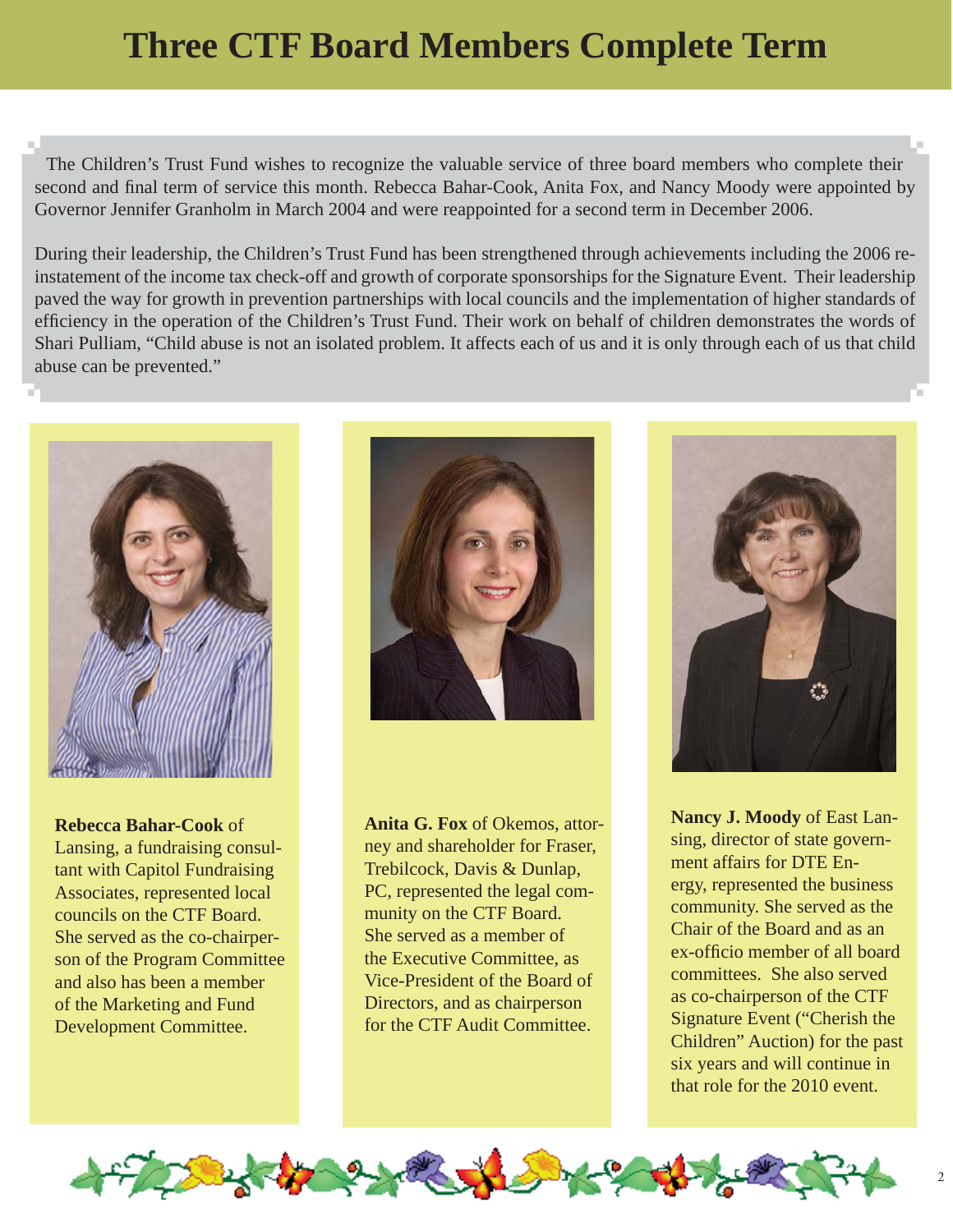### **Local Councils**

<span id="page-2-0"></span>*Emily Schuster Wachsberger Local Council Coordinator*

#### **Progress Reports**

The first quarter of the new fiscal year will end on December 31, 2009. Moving forward the reporting requirements will change. Reports will be due as follows:.

- January 20, 2010 Expense Report Only
- April 20, 2010 Expense, Program Register and Activity Reports
- July 20, 2010 Expense Report Only

• October 20, 2010 – Expense, Program Register and Activity Reports

Moving forward, the Program Register and Activity Report requirements will be reduced to biannual reporting (2nd and 4th quarters). Councils are highly encouraged to keep a log of all activities with their respective numbers and the information needed for both reports. CTF is developing, and will soon make available, an activity log tool for those who would like assistance with this effort.

The Program Register Report is in the process of being updated to be more user-friendly. Teleconference training sessions are forthcoming and will take place after the New Year. Stand by for further details.

#### **Annual Training Follow-up**

A lot of great energy and ideas came out of the local council break-out session at the end of day two of the annual training. CTF looks forward to a continuance of this collaborative spirit of like-tiers working together to advance their identified priorities, as listed below.

• Tier I – Energized board involvement

• Tier II – Ways to engage "mandated" board members and expand involvement from community

• Tier III – Develop a manual/toolkit with media information about prevention (not just CAN) and volunteer training/screening materials

#### **CAP Month Sub-Workgroup**

On Tuesday, November 17, 2009 the CAP Month Sub-Workgroup met. Noted decisions included:

• Retain a majority of information provided in last year's CAP Month Toolkit with appropriate updating.

• Keep the same theme for CAP Month as last year, The Power of One.

• Support a Pinwheels for Prevention: April 1st Statewide Event:

• Rename Blue Sunday Campaign to the Faith-Based Campaign to be more inclusive. Additional information about other faith-based campaigns will also be included, e.g. Blue Sabbath Campaign, other prayers, etc.

Suggestions for the updated CAP Month Toolkit included:

• Have information from PCA articulating a high-impact message reflecting the reframing perspective and philosophy.

• Have information about what other councils did for 2009 CAP Month.

Below is the CAP Month Sub-Workgroup schedule along with prospective meeting focus. Your participation in this dynamic group is welcomed. If you are interested in participating, please contact Emily (wachsbergere@michigan.gov) at 517-335-0671.

• December 15, 2009 at 2 p.m. –Toolkit and begin addressing CAP Month Events

January 19, 2010 at  $2$  p.m.  $-$  Any last minute toolkit concerns and emphasis on CAP Month Events, state and local.

February 16, 2010 at 2 p.m.  $-$  CAP Month Event and PSA.

• March 16, 2010 at 2 p.m.  $-$  Any final concerns/planning.

• May 18, 2010 at  $2 p.m. - Wrap-up.$ 

The call-in number is 877-336-1828, access code 8088351.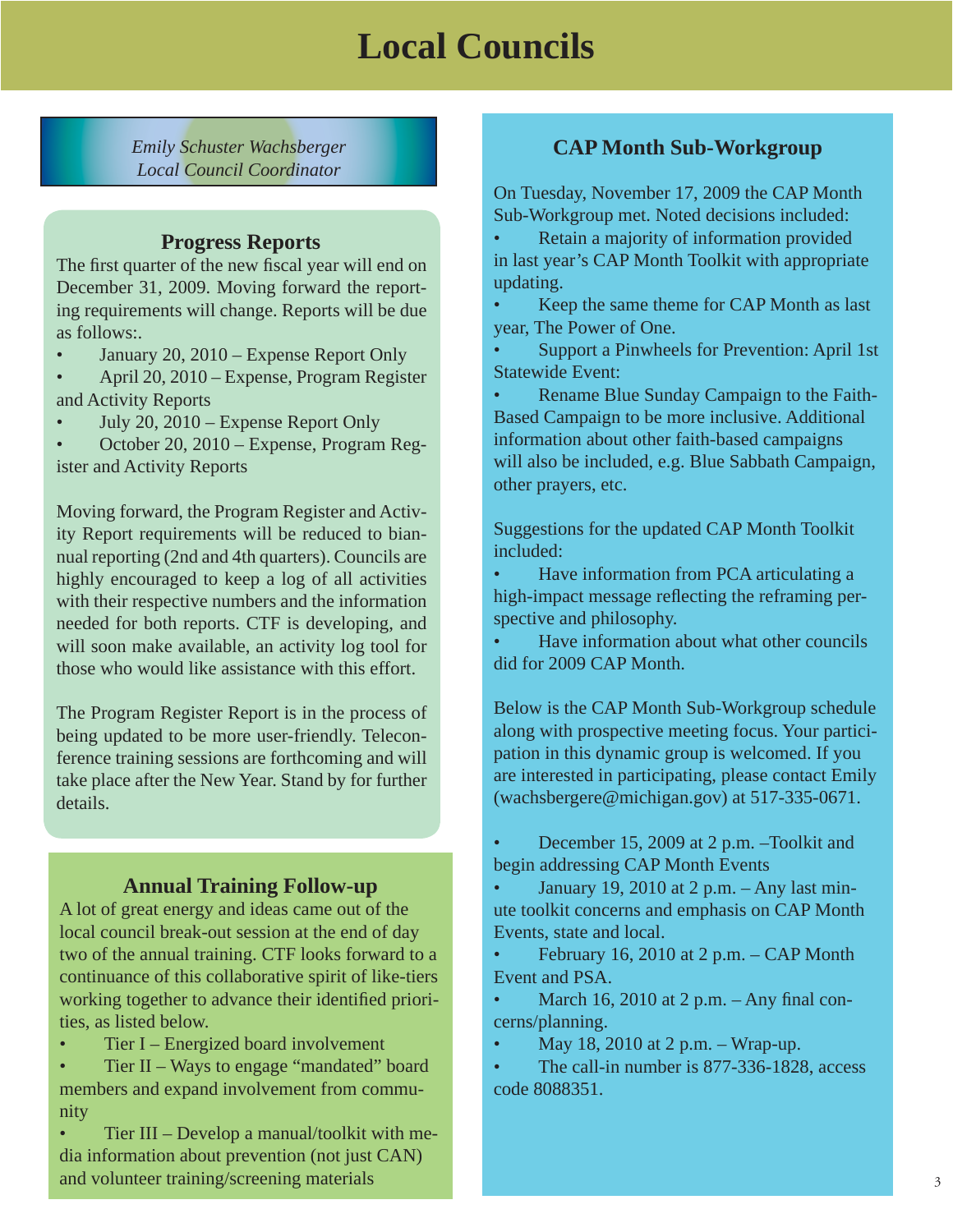### **Ontonagon Child Protection Council**

<span id="page-3-0"></span> Elementary and middle school children in the Ontonagon schools will have a brand new park thanks to some great community collaboration efforts which led to their winning a \$10,000 grant in the national 2009 KaBOOM and NFL Play 60 online contest. The Ontonagon Child Protection Council played a pivotal role in this success story.

KaBOOM (http://kaboom.org) is a national nonprofit organization that envisions a playground within walking distance of every child in America. The NFL Play 60 Campaign's aim (see [http://www.n](http://www.nflrush.com/play60)flrush.com/ play60/play60challenge?campaign=Google\_Play60\_ General) is to reduce childhood obesity by encouraging in-school, after-school and team-based programs. Both organizations are dedicated to improving the lives of our children.



According to Paula Domitrovich, Ontonagon Local Council coordinator, the Ontonagon Schools are slated to close their local elementary school next year and will move all K-12 students into the present high school, which doesn't have any recreational play areas for younger children. The vision of elementary school children without a playground was not acceptable to the Ontonagon community. This past fall the elementary school counselor contacted the local council requesting support for this contest opportunity. The local council provided the resources to make this event a reality. Contestants were required to conduct a Play Day, a local event to improve community recreational areas. The Ontonagon community not only worked on the school's baseball field, painted the dugouts, and hauled brush, they also participated in a one-mile fun walk, played kickball and soccer, ate delicious food and pressed their own apple cider.

After making it past round one of the contest from the KaBOOM organization, the next phase consisted of an online public vote for the best Play Day video presentation. The local council in cooperation with the local hospital, elementary school and parent volunteers from the community collaborated to communicate the need for votes with emails, phone calls and via word-of-mouth. Those efforts led to a win with 46% of the votes  $(91,577 \text{ votes})$ , more than 16,000 votes higher than the second place winner. Both first and second place winners received the \$10,000 award. Third through fifth place each received a \$1,000 grant for their efforts.

CTF congratulates the Ontonagon Child Protection Council for their role in this fantastic achievement! Paula said that they still have some fundraising work to do in order to obtain the \$50,000 needed for an ideal playground. However, the grant is a significant amount toward that end, and the community is energized by their success.

Although the 2009 contest has ended, those interested may go to the KaBOOM website and pre-register for the 2010 Play Day competition.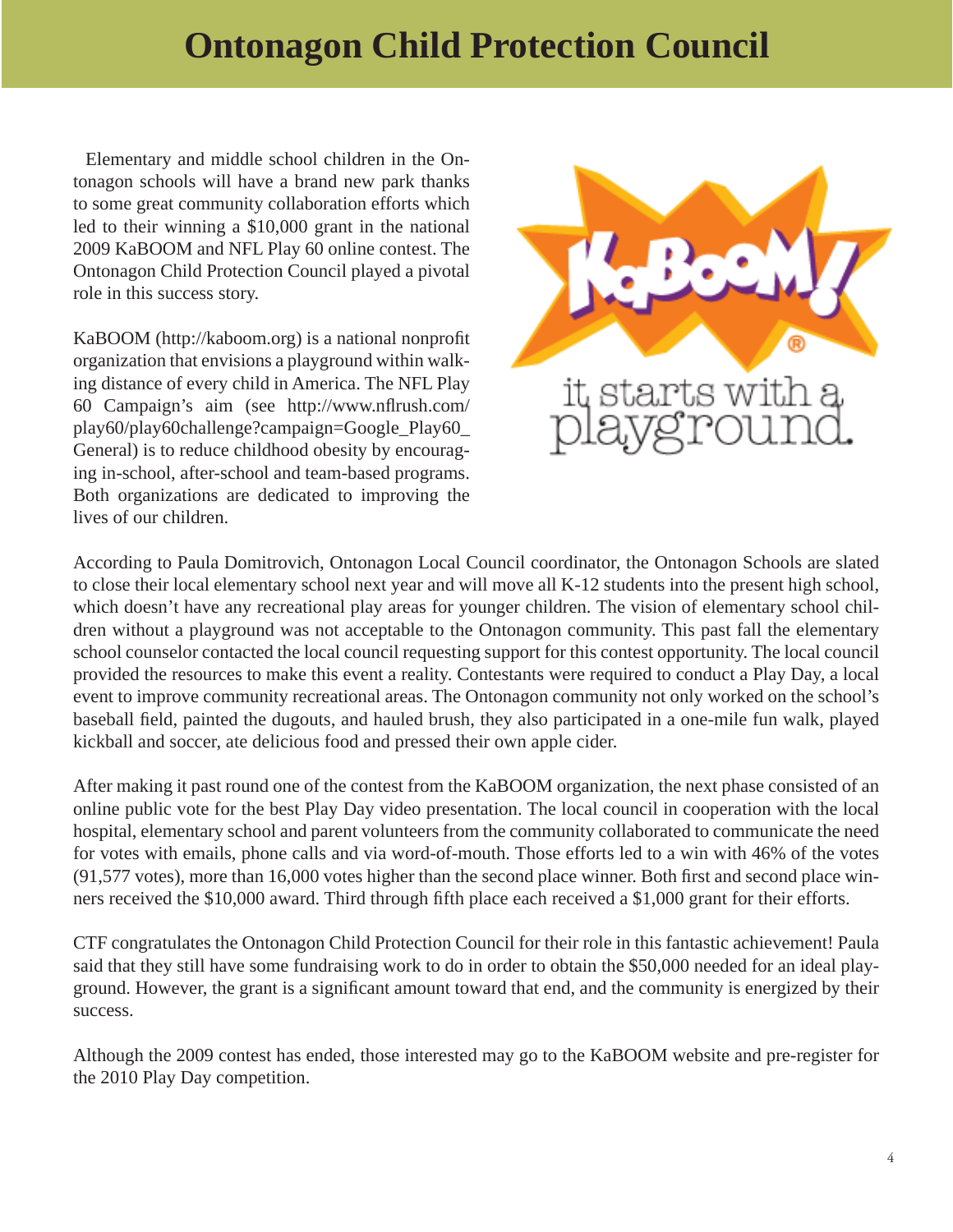### **Direct Service Grants**

<span id="page-4-0"></span>*Ongoing thanks and appreciation for your commitment to Michigan's communities! Sylvia Brown Jones Direct Services Coordinator*

Let me start off by acknowledging the outstanding performance you have achieved by having all of your reports in. A resounding THANKS! This will help in providing complete data for the federal report.

FY2010 Quarterly Report Due Date Schedule:

- 1st Qtr: October 1 December 31, 2009 ………. Due January 20, 2010
- 2nd Qtr: January 1 March 31, 2010 .... .......... Due April 20, 2010
- 3rd Qtr: April 1 June 30, 2010 ………..………. Due July 20, 2010
- 4th Qtr: July 1 September 30, 2010 ……...……. Due October 20, 2010\*

\*Note: The FSR report is always due earlier than the Program Register or Work Plan during the 4th Quarter, because of the fiscal year-end requirement to have an "Accounts Payables" established from your estimated 4th Quarter Statement of Expenditures (SOE), due no later than September 18. This will allow time to work through any necessary corrections before the October Department of Human Services deadline. A friendly reminder will go out in early July.

#### **Annual Training Follow-up:**

First, congratulations to Donna Raphael, Project Coordinator, St. Joseph Mercy Oakland for winning the \$50 Barnes and Noble gift card drawing.

Only a few direct service grantees were able to stay for the break-out work group session; however, there was great synergy created from the group. The direct service work group held its first work group teleconference on Thursday, December 4. The goal of the work group is to focus on sustainability, outcomes, evaluation, EBP/EIP, parent leadership, peer review, and EGrAMS quarterly reports. All but four grantees were able to participate. We ran out of time to cover all of the topics, but it was a good beginning. The goal of the work group is to share "best practices," discuss program ideas, and mentor each other. It was agreed upon to meet bimonthly on the first Thursday of the month, allowing up to 90 minutes. The time was changed from 11:00 a.m. to 1:00 p.m. – 2:30 p.m. The next teleconference call will be on February 4. A reminder will go out in mid-January. The call-in number is 877-336-1828, access code is 8088351.

For those grantees that have not yet had a site visit, scheduling will begin in January, as weather permits.

I will be out of the office from December 21st until January 4th.

Happy Holidays to all!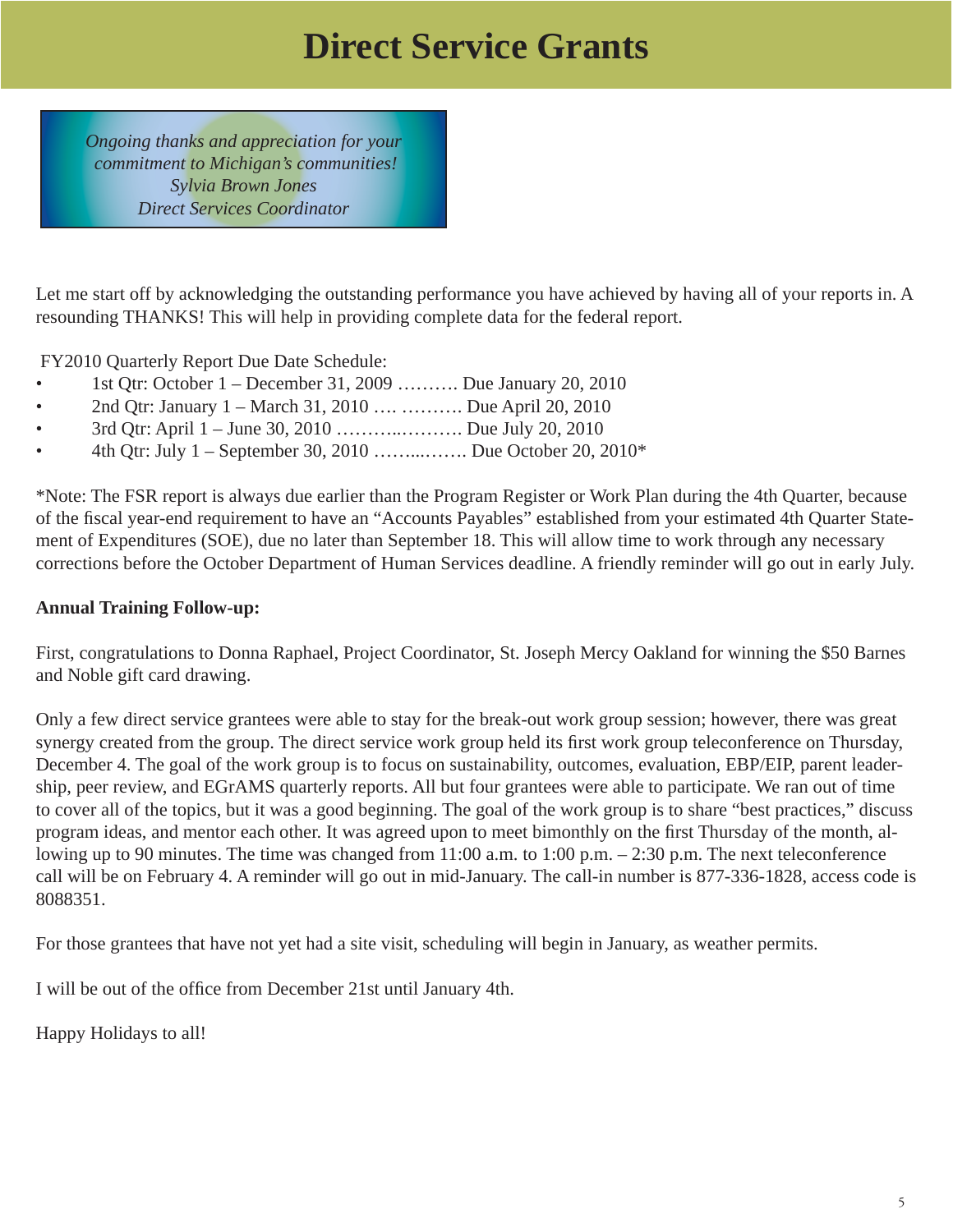## **Circle of Parents**

<span id="page-5-0"></span>*Ongoing thanks and appreciation for your commitment to Michigan's communities! Sylvia Brown Jones Circle of Parents Coordinator*





www.circleofparents.org/

 Greetings to Michigan's Circle of Parents network, and ongoing THANKS for a job well done! Our goal is to continue to build statewide capacity. Collaborative partners are welcome.

The Circle Newsletter has been placed on hold, until early next year. Sites should send in their "parenting" success stories or tips.

In our joint effort to assist parents in their tough job of parenting, we continue to commit our resources and passion during Michigan's challenging economic times. You are providing invaluable parent leadership services to help strengthen Michigan's families by focusing on one or more of the protective factors: family functioning/resiliency, social support, concrete support, nurturing and attachment, and knowledge of parenting/child development. More information about the five protective factors is available at the FRIENDS National Resource Center for Community-Based Child Abuse Prevention.

In the November *News Brief*, CTF announced it will be joining a Circle of Parents national evaluation plan. There was a training teleconference for the Circle of Parents Trainers on December 3, 2009, that covered the following areas:

- Overview of the National Evaluation Project, and why it is important
- Project funding search
- Administration of the Protective Factor Survey (PFS) Protocol, and getting it out to the sites
- Consent Form review
- Coding protocol review, and keeping the participant list secure
- Guided interview overview

There will be another training session on December 8, 2009, for those trainers who missed the first training. An email with information has gone out. The PFS will be administered from January through April 2010, for only new participants. Alan Stokes will contact the site facilitators by email during the week December 7, 2009. The November 13, 2009, Circle of Parents workshop, facilitated by both Sylvia Brown Jones and Dee Obrecht was well attended with at least 16 participants. There were 14 rating responses for an average rating of 4.62 out of 5.

#### Brenda's Corner

Brenda is slowly easing herself back into the swing of things. She will be providing us with some feedback in January's News Brief.

Today is a gift—that is why it is called the "present."

– Author unknown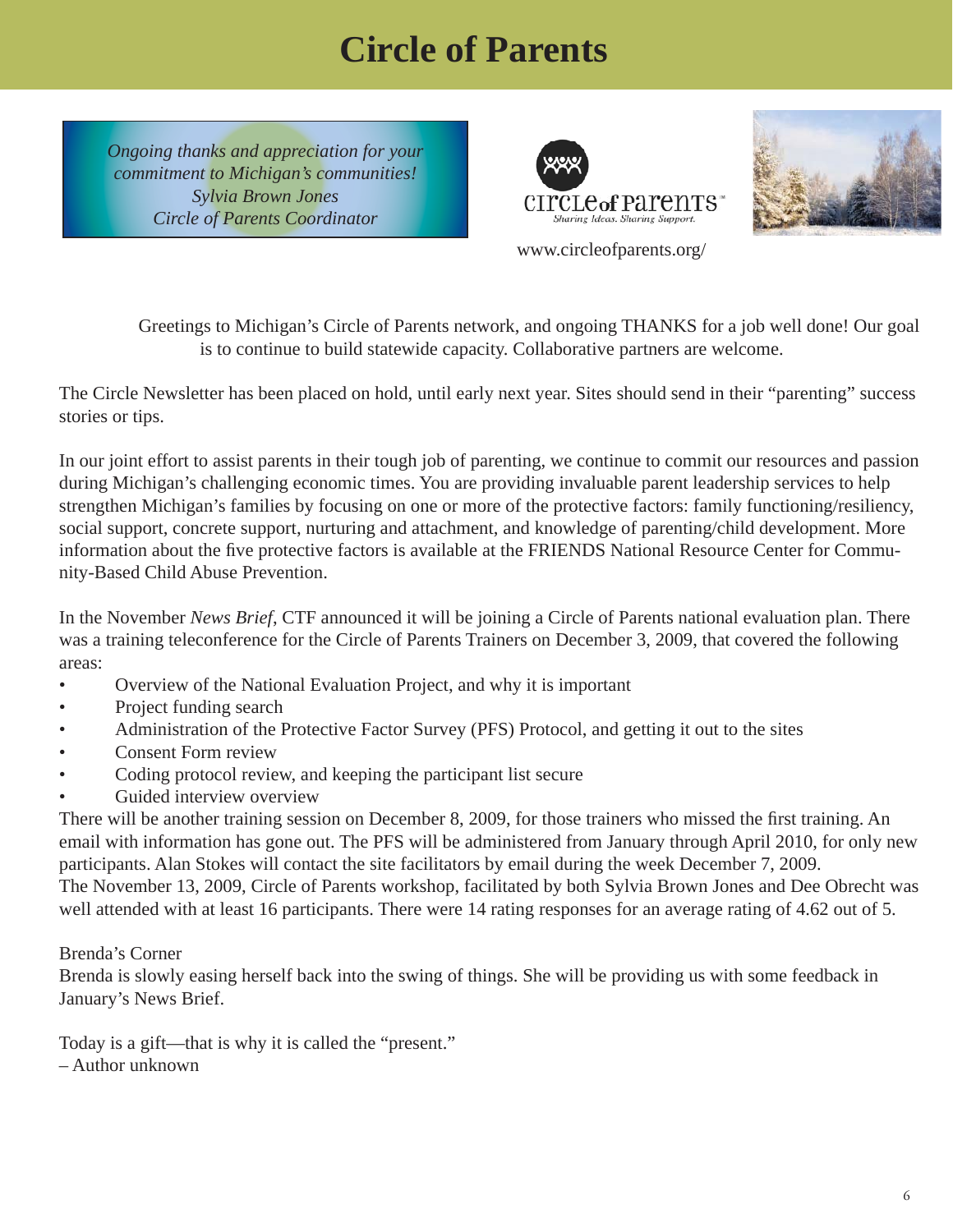### **Key Dates/Events**

### <span id="page-6-0"></span>*December*

**December 1-Jan. 2**: The CAN Council of Saginaw County will be the recipient of donations received by Gary Shepard at the Freeland Light Show. The display will run daily from December 1 through January 2. For more information check out their website a[t http://www.freelandlights.](http://www.freelandlights.com/index.html) com/index.html.

**December 11**: The CTF Best Practices Work Group will meet from 3:00 p.m. – 4:30 p.m. on December 11, 2009. The call-in number is 877-336-1828, access code 8088351. If you are interested in joining the group, please contact Sarah Davis at 517-335-7770.

**December 15**: The CTF Cap Month Sub-Group will meet from 2:00 p.m. – 3:00 p.m. on December 15, 2009. The call-in number is 877-336-1828, access code 8088351.

**December 15**: The Children's Trust Fund Board will meet at 3:00 p.m. at the DTE Energy Office, 101 S. Washington Square, Ste. 700, Lansing, MI. For more information call CTF at 517-373-4320. [Note this is a date change.]

**December 17:** The Genesee County Consortium on Child Abuse and Neglect will hold its Stars for Children Annual Benefit on December 17, 2009. The event will feature a [silent and live auction, speakers, and the Stars for Children](http://www.ccan-genesee.org/)  Award. For more information call 810-234-3680.

**December 24, 25, 31:** The CTF office will be closed for the holidays on December 24, 25, and 31.

### *January*



**January 1:** The CTF office will be closed for the holiday on January 1.

**January 7:** The CTF Local Council Workgroup will meet from 10:00 a.m. – 11:00 a.m. on January 7, 2010. The call-in number is 877-336-1828, access code 8088351.